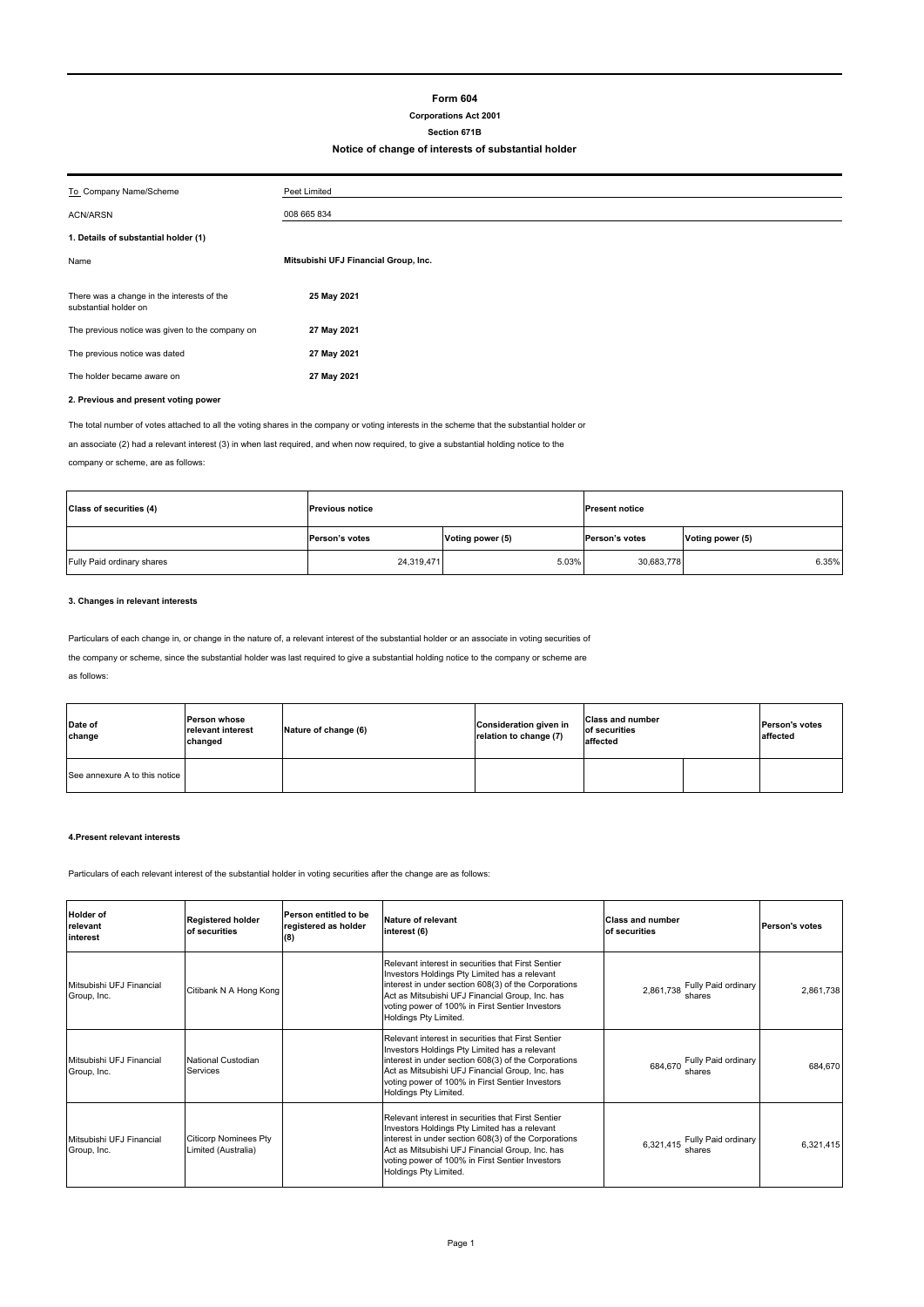| Mitsubishi UFJ Financial<br>Group, Inc. | <b>HSBC Custody</b><br>Nominees (Australia)<br>Limited                 | Relevant interest in securities that Morgan Stanley<br>has a relevant interest in under section 608(3) of<br>the Corporations Act as Mitsubishi UFJ Financial<br>Group, Inc. has voting power of over 20% in<br>Morgan Stanley. | 421,726 Fully Paid ordinary<br>shares       | 421,726    |
|-----------------------------------------|------------------------------------------------------------------------|---------------------------------------------------------------------------------------------------------------------------------------------------------------------------------------------------------------------------------|---------------------------------------------|------------|
| Mitsubishi UFJ Financial<br>Group, Inc. | <b>HSBC Custody</b><br>Nominees (Australia)<br>Limited                 | Relevant interest in securities that Morgan Stanley<br>has a relevant interest in under section 608(3) of<br>the Corporations Act as Mitsubishi UFJ Financial<br>Group, Inc. has voting power of over 20% in<br>Morgan Stanley. | Fully Paid ordinary<br>20,385,427<br>shares | 20,385,427 |
| Mitsubishi UFJ Financial<br>Group, Inc. | Morgan Stanley<br><b>Australia Securities</b><br>(Nominee) Pty Limited | Relevant interest in securities that Morgan Stanley<br>has a relevant interest in under section 608(3) of<br>the Corporations Act as Mitsubishi UFJ Financial<br>Group, Inc. has voting power of over 20% in<br>Morgan Stanley. | 8,802 Fully Paid ordinary<br>shares         | 8,802      |

## **5. Changes in association**

The persons who have become associates (2) of, ceased to be associates of, or have changed the nature of their association (9) with, the

substantial holder in relation to voting interests in the company or scheme are as follows:

| Name and ACN/ARSN (if applicable) | Nature of association |
|-----------------------------------|-----------------------|
|                                   |                       |

## **6. Addresses**

The addresses of persons named in this form are as follows:

| Name                                 | <b>Address</b>                                       |
|--------------------------------------|------------------------------------------------------|
| Mitsubishi UFJ Financial Group, Inc. | 2-7-1, Marunouchi, Chiyoda-ku, Tokyo 100-8330, Japan |

**Signature**

R. Sakunna

Dated 28 May 2021

Ryuichiro Sakuma

Authorised Signatory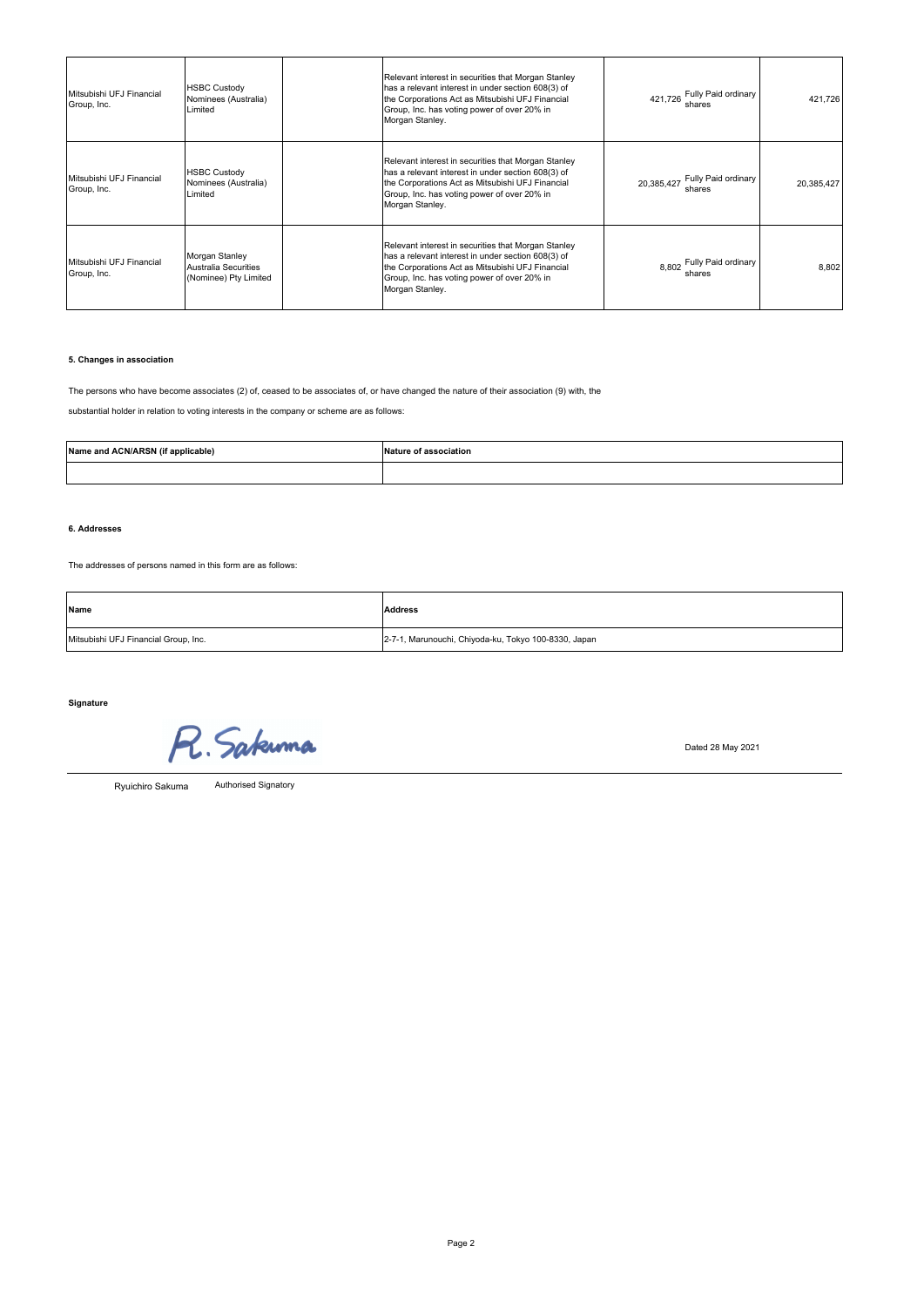### **Annexure A**

This is annexure A of 1 page referred to in Form 604 (Notice of change of interest of substantial holder), signed by me and dated 28 May 2021.

**R.** Sakuma<br>Authorised Signatory Dated 28 May 2021

Ryuichiro Sakuma

| Date of change | Person whose relevant interest changed | Nature of change                                                              | <b>Consideration</b><br>given in relation affected<br>to change | <b>Class and number of securities</b> |                           | <b>Person's votes</b><br>laffected |
|----------------|----------------------------------------|-------------------------------------------------------------------------------|-----------------------------------------------------------------|---------------------------------------|---------------------------|------------------------------------|
| 25/05/2021     | Mitsubishi UFJ Financial Group, Inc.   | <b>Collateral Received</b><br>by an entity<br>controlled by<br>Morgan Stanley | N/A                                                             |                                       | 6,364,307 Ordinary Shares | 6,364,307                          |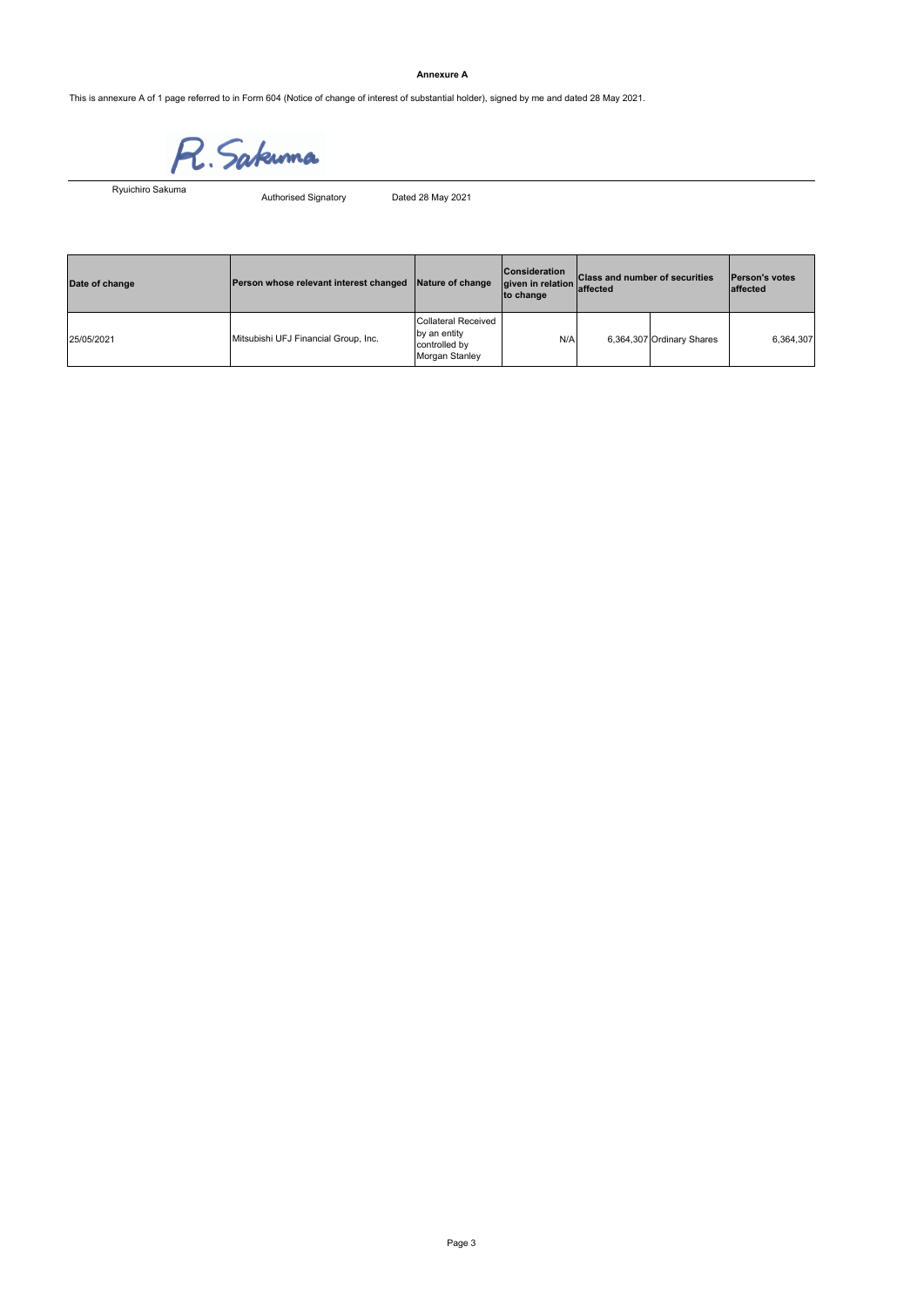#### **Annexure B**

R. Sakuma

Ryuichiro Sakuma

Authorised Signatory Dated 28 May 2021

*The below schedules are based on the relevant standard agreements. The entity filing the report will, if requested by the company or responsible entity to whom the prescribed form must be given or ASIC, give a copy of the agreement to the company, responsible entity or ASIC.*

| <b>Schedule</b>                                                                                      |                                                                                                                                                                                                                                                                                                                                        |
|------------------------------------------------------------------------------------------------------|----------------------------------------------------------------------------------------------------------------------------------------------------------------------------------------------------------------------------------------------------------------------------------------------------------------------------------------|
| <b>Type of Agreement</b>                                                                             | International Prime Brokerage Agreement                                                                                                                                                                                                                                                                                                |
| <b>Parties to agreement</b>                                                                          | Morgan Stanley & Co. International plc for itself and as agent and trustee for and on behalf<br>of the other Morgan Stanley Companies and EQUITY TRUSTEES LIMITED AS TRUSTEE FOR L1<br>CAPITAL LONG SHORT FUND                                                                                                                         |
| <b>Transfer Date</b>                                                                                 | 20210525;                                                                                                                                                                                                                                                                                                                              |
| <b>Holder of Voting Rights</b>                                                                       | Prime broker has the right to vote securities rehypothecated from the Client.                                                                                                                                                                                                                                                          |
| Are there any restrictions on voting rights?                                                         | Yes/No                                                                                                                                                                                                                                                                                                                                 |
| If yes, detail Not applicable                                                                        |                                                                                                                                                                                                                                                                                                                                        |
| Scheduled Return Date (if any)                                                                       | Open                                                                                                                                                                                                                                                                                                                                   |
| Does the borrower have the right to return early?                                                    | Yes/No                                                                                                                                                                                                                                                                                                                                 |
| If yes, detail Prime broker may return shares which were rehypothecated from the client at any time. |                                                                                                                                                                                                                                                                                                                                        |
| Does the lender have the right to recall early?                                                      | Yes <del>/No</del>                                                                                                                                                                                                                                                                                                                     |
|                                                                                                      | If yes, detail Prime broker will be required to return to the client shares rehypothecated from the client's account upon a sale of those shares by the client.                                                                                                                                                                        |
| Will the securities be returned on settlement?                                                       | Yes <del>/No</del>                                                                                                                                                                                                                                                                                                                     |
| amounts due from the other party and only the balance of the account shall be payable.               | If yes, detail any exceptions Upon an Event of Default, the default market value of all Equivalent Securities to be delivered will be determined and on the basis of<br>the amounts so established, an account shall be taken of what is due from each party to the other. The amounts due from one party shall be set off against the |

| <b>Schedule</b>                                                                                      |                                                                                                                                                                                                                                                                                                                                        |  |
|------------------------------------------------------------------------------------------------------|----------------------------------------------------------------------------------------------------------------------------------------------------------------------------------------------------------------------------------------------------------------------------------------------------------------------------------------|--|
| <b>Type of Agreement</b>                                                                             | International Prime Brokerage Agreement                                                                                                                                                                                                                                                                                                |  |
| <b>Parties to agreement</b>                                                                          | Morgan Stanley & Co. International plc for itself and as agent and trustee for and on behalf<br>of the other Morgan Stanley Companies and L1 CAPITAL LONG SHORT (MASTER) FUND                                                                                                                                                          |  |
| <b>Transfer Date</b>                                                                                 | 20210525;                                                                                                                                                                                                                                                                                                                              |  |
| <b>Holder of Voting Rights</b>                                                                       | Prime broker has the right to vote securities rehypothecated from the Client.                                                                                                                                                                                                                                                          |  |
| Are there any restrictions on voting rights?                                                         | <del>Yes/</del> No                                                                                                                                                                                                                                                                                                                     |  |
| If yes, detail Not applicable                                                                        |                                                                                                                                                                                                                                                                                                                                        |  |
| Scheduled Return Date (if any)                                                                       | Open                                                                                                                                                                                                                                                                                                                                   |  |
| Does the borrower have the right to return early?                                                    | Yes <del>/No</del>                                                                                                                                                                                                                                                                                                                     |  |
| If yes, detail Prime broker may return shares which were rehypothecated from the client at any time. |                                                                                                                                                                                                                                                                                                                                        |  |
| Does the lender have the right to recall early?                                                      | Yes <del>/No</del>                                                                                                                                                                                                                                                                                                                     |  |
|                                                                                                      | If yes, detail Prime broker will be required to return to the client shares rehypothecated from the client's account upon a sale of those shares by the client.                                                                                                                                                                        |  |
| Will the securities be returned on settlement?                                                       | Yes <del>/No</del>                                                                                                                                                                                                                                                                                                                     |  |
|                                                                                                      | If yes, detail any exceptions Upon an Event of Default, the default market value of all Equivalent Securities to be delivered will be determined and on the basis of<br>the amounts so established, an account shall be taken of what is due from each party to the other. The amounts due from one party shall be set off against the |  |

the amounts so established, an account shall be taken of what is due from each party to the other. The amounts due from one party shall be set off against the<br>amounts due from the other party and only the balance of the ac

| <b>Schedule</b>                                                                                      |                                                                                                                                                                                                                                                                                                                                        |
|------------------------------------------------------------------------------------------------------|----------------------------------------------------------------------------------------------------------------------------------------------------------------------------------------------------------------------------------------------------------------------------------------------------------------------------------------|
| <b>Type of Agreement</b>                                                                             | International Prime Brokerage Agreement                                                                                                                                                                                                                                                                                                |
| <b>Parties to agreement</b>                                                                          | Morgan Stanley & Co. International plc for itself and as agent and trustee for and on behalf<br>of the other Morgan Stanley Companies and CERES CAPITAL PTY LTD                                                                                                                                                                        |
| <b>Transfer Date</b>                                                                                 | 20210525;                                                                                                                                                                                                                                                                                                                              |
| <b>Holder of Voting Rights</b>                                                                       | Prime broker has the right to vote securities rehypothecated from the Client.                                                                                                                                                                                                                                                          |
| Are there any restrictions on voting rights?                                                         | Yes/No                                                                                                                                                                                                                                                                                                                                 |
| If yes, detail Not applicable                                                                        |                                                                                                                                                                                                                                                                                                                                        |
| <b>Scheduled Return Date (if any)</b>                                                                | Open                                                                                                                                                                                                                                                                                                                                   |
| Does the borrower have the right to return early?                                                    | Yes/No                                                                                                                                                                                                                                                                                                                                 |
| If yes, detail Prime broker may return shares which were rehypothecated from the client at any time. |                                                                                                                                                                                                                                                                                                                                        |
| Does the lender have the right to recall early?                                                      | Yes <del>/No</del>                                                                                                                                                                                                                                                                                                                     |
|                                                                                                      | If yes, detail Prime broker will be required to return to the client shares rehypothecated from the client's account upon a sale of those shares by the client.                                                                                                                                                                        |
| Will the securities be returned on settlement?                                                       | Yes/No                                                                                                                                                                                                                                                                                                                                 |
| amounts due from the other party and only the balance of the account shall be payable.               | If yes, detail any exceptions Upon an Event of Default, the default market value of all Equivalent Securities to be delivered will be determined and on the basis of<br>the amounts so established, an account shall be taken of what is due from each party to the other. The amounts due from one party shall be set off against the |

| Schedule                       |                                                                                                                                                                                         |
|--------------------------------|-----------------------------------------------------------------------------------------------------------------------------------------------------------------------------------------|
| <b>Type of Agreement</b>       | International Prime Brokerage Agreement                                                                                                                                                 |
| <b>Parties to agreement</b>    | Morgan Stanley & Co. International plc for itself and as agent and trustee for and on behalf<br>of the other Morgan Stanley Companies and INTEGRATED CORE STRATEGIES (ASIA) PTE<br>LTD. |
| <b>Transfer Date</b>           | 20210525:                                                                                                                                                                               |
| <b>Holder of Voting Rights</b> | Prime broker has the right to vote securities rehypothecated from the Client.<br>ay <del>o 4</del>                                                                                      |